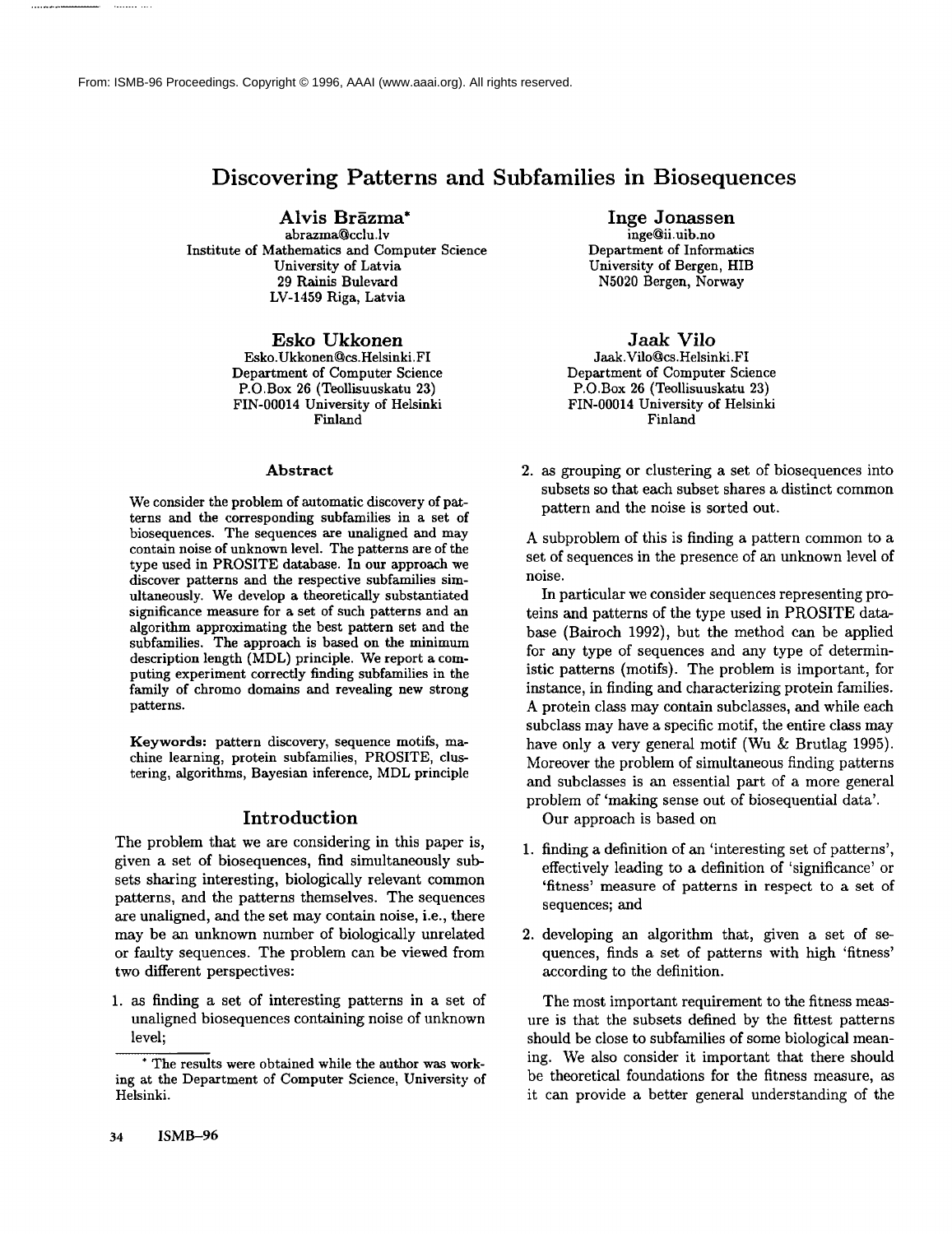subject-matter. The algorithm finding the fittest pattern set should have acceptable run-time for real-world data. Additionally we want to prove some performance guarantees to obtain better understanding of the limitations and advantages of the method.

The problem studied in this paper is closely related to and contains as a subproblem the automatic discovery of consensus patterns in biosequences. Such patterns help to understand the relationship between a sequence, structure, and function, as well as to identify new members of the families. Patterns of different types have been used for these purposes. They can be divided into probabilistic patterns, e.g., Hidden Markov Models (Krogh *et al.* 1994) or profiles (Gribskov, McLachlan, & Eisenberg 1987), and deterministic ones. Each of the types has applications where it works better; some comparative analysis is given in (Wu & Brutlag 1995). The most general among the deterministic patterns seems to be the pattern class used in PROSITE database. In biocomputing research this class is becoming a standard for the types of patterns that are within the expressive power of regular languages.

Quite a large number of different algorithms for automatic discovery of patterns in biosequences have been developed (Neuwald & Green 1994; Neuwald, Liu, Lawrence 1995; Sagot, Viari, & Soldano 1995; Saqi & Sternberg 1994; Smith, Annau, & Chandrasegaran 1990; Smith & Smith 1990), for survey see (Brazma *et al.* 1995). The only algorithm that we are aware of that captures a large subset of the pattern class used in PROSITE database (including gaps of flexible length and flexibly defined groups of amino-acids) is Pratt (Jonassen, Collins, & Higgins 1995; Jonassen 1996). To have real applications to biology, any pattern discovery algorithm should be able to deal with noise. Usually a certain upper bound on the level of noise is assumed. A typical pattern discovery method is based on defining a certain pattern significance measure and looking for the most significant patterns common to at least a given number of strings. Another option is to measure the size of the 'block' in sequences determined by the pattern. A problem in this case is that a small number of very similar sequences may produce a block of a relatively large size. Therefore, a minimal number of sequences sharing a pattern still has to be assumed, or some heuristics applied for filtering out very similar sequences. Ideally, a kind of pattern 'fitness' measure should be used that incorporates both the significance of the pattern as such and its fitness in respect to the given sequences. However, to find a balanced measure is not an easy task (Jonassen, Helgesen, & Higgins 1996). A theoretically substantiated balanced measure can be based on the minimum description length (MDL) principle (Rissanen 1978; Li Vitanyi 1993; Kilpeläinen, Mannila, & Ukkonen 1995; Brazma, Ukkonen, & Vilo 1995).

Very recently the problem of discovering a set of patterns has also come under attention (Conklin 1995). A Gibbs sampling based algorithm that detects motifencoding regions (i.e., patterns) in sequences and optimally partitions them into distinct motif models is described in (Neuwald, Liu, & Lawrence 1995). Patterns in this approach are probabilistic. Like in most pattern discovery algorithms, it is assumed that each group in the partition contains at least a given number of sequences. A variation of this method is developed in (Bailey & Eikan 1995). Discovering sets of deterministic patterns has been studied in (T. Shoudai et al. 1995), but there an upper bound on the number of subclasses has to be assumed *a priori.* Grouping the sequences and sorting out the noise without *any a priori* assumption on the level of noise and the size of the groups has been studied in (Wu & Brutlag 1995), but there the sequences are assumed to be given prealigned.

In our approach we do not make any such assumptions. Particularly we do not impose any strict bounds on the level of noise, on the number of subfamilies, or on their size. As the pattern class we consider PROSITE patterns. We deduce the pattern *fitness measure* by Bayesian inference from some simple assumptions about the probability distribution of the sequences. This corresponds to the MDL principle meaning in this particular context that the best pattern set is the one that minimizes the sum of

- the length (in bits) of the patterns; and
- the length (in bits) of data when encoded with the help of the patterns.

We have developed an algorithm finding the pattern sets with high fitness according to the defined MDL fitness measure. The algorithm is based on the pattern discovery algorithm Pratt (Jonassen 1996) and a greedy set cover algorithm. The greedy algorithm guarantees the length of the solution to be within the logarithmic factor from the theoretical optimum.

We have carried out a number of computing experiments and obtained encouraging results. In the first experiment we created an artificial "superfamily" by mixing together protein sequences from four different families. Our algorithm restored the families. In the second experiment we used the family of chromo domains. The algorithm correctly found the subfamilies and discovered a distinct, strong pattern in each of them.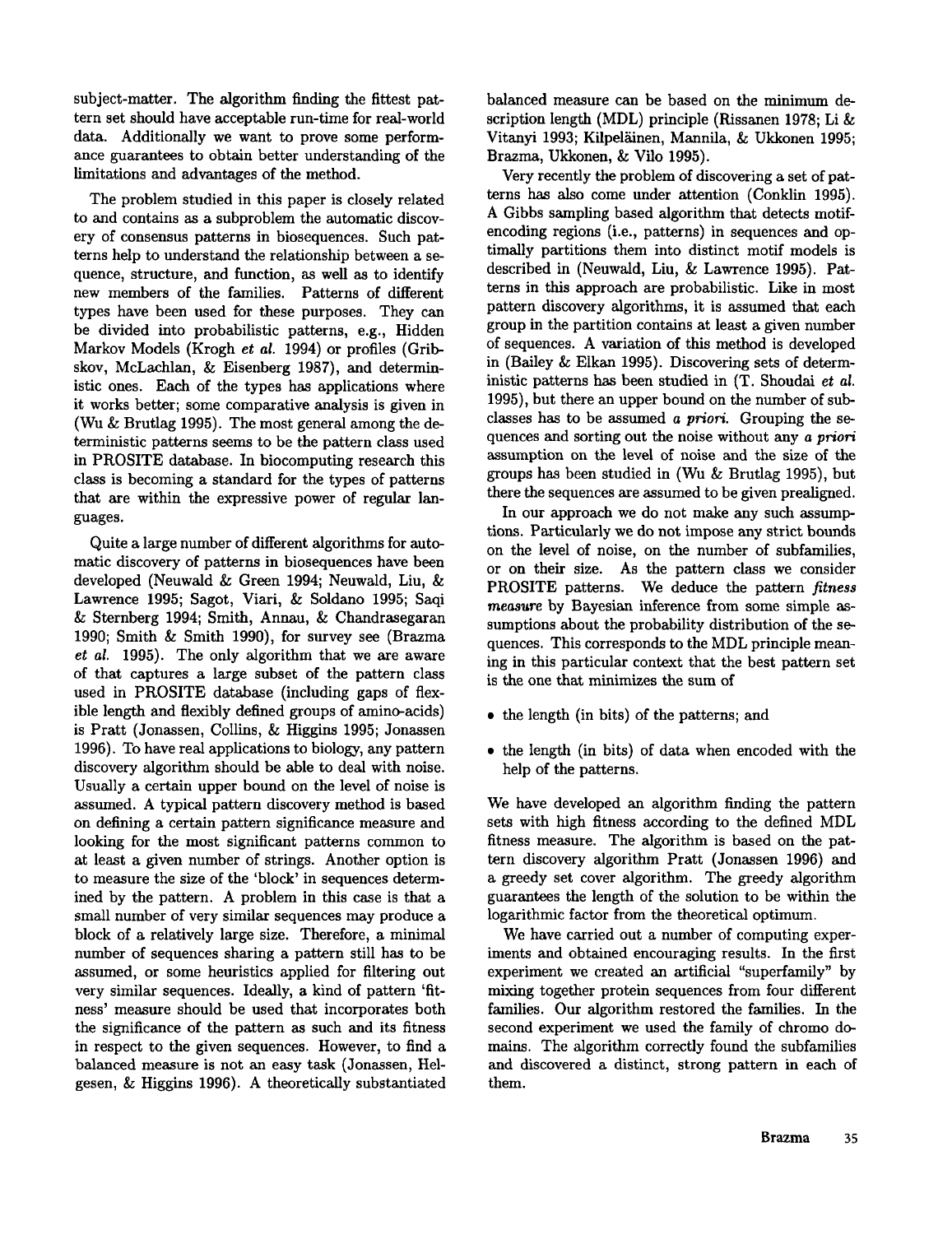The structure of this paper is as follows. In the next section we derive a pattern significance (fitness) measure from some probability distribution assumptions. In the third section we describe the algorithm finding good pattern sets according to this measure and in the fourth section we report the experimental results. Finally, we discuss the implications.

. . . . . . . . . . . .

## Significance Measure

Let  $\Sigma$  be a finite alphabet. Let  $A = {\alpha_1, \ldots, \alpha_n}$  be a set of sequences, such that  $\alpha_i \in \Sigma^*$ . In practice A will be a set of biosequences believed to be biologically related. Our goal is, given the set  $A$ , to find disjoint subsets (subfamilies)  $B_1, \ldots, B_k$  of A and patterns  $\pi_1,\ldots,\pi_k$  such that  $A = B_1 \cup \ldots \cup B_k$ , and each  $B_i$  shares the pattern  $\pi_i$   $(i = 1, \ldots, k)$ . The patterns  $\pi_i$  should be good in the sense that they should define a partition into biologically sensible subfamilies  $B_i$  and each  $\pi_i$  should ideally describe biologically relevant features shared by the sequences in *Bi.* Unrelated and noisy sequences should result in singleton sets  $B_i = {\alpha_i}.$ 

Note that if the sets  $B_i$  were given *a priori*, then the problem would become that of finding interesting patterns common to each set  $B_i$ . If, on the other hand, patterns  $\pi_i$  were given, then the problem would essentially boil down to pattern matching. We, however, want to solve both problems simultaneously.

Let us define the class of patterns we are considering.

#### PROSITE **Patterns and the Set** Cover

In biocomputing literature the PROSITE patterns are usually introduced by examples. For instance, a pattern  $W-x(2)$ -[LI]-[SAG]-x(4,5)-R means that the sequence should contain a substring beginning with  $W$ followed by two arbitrary characters, followed by either L or I, followed by S, or A, or G, followed by from 4 to 5 arbitrary characters, followed by Ft.

For our purposes we need a more formal definition. Let  $\Phi = \{b_1, \ldots, b_s\}$  be an alphabet disjoint from  $\Sigma$ , by which we in fact denote some fixed subsets  $K_1, \ldots, K_s$ of  $\Sigma$ . For each  $b_i$  we define  $L(b_i) = K_i$   $(i = 1, \ldots, s)$ . Let us assume that  $s \ge m + 1$ ,  $K_1 = \{a_1\}, \ldots, K_m =$  $\{a_m\}$ , and  $K_s = \Sigma$ . We will frequently identify  $b_i$  with  $a_i$ , for  $1 \leq i \leq m$ , and we will denote  $b_s$  by x.

Let X be the set of all objects of the type  $x(t, v)$ , where t and v are nonnegative integers, such that  $t \leq v$ . We define  $L(x(t, v))$  be the set of all words over  $\Sigma^*$ of length between t and v (i.e.,  $L(x(t, v)) = {\alpha | \alpha \in \mathbb{R} }$  $\Sigma^*$ ,  $t \leq |\alpha| \leq v$ ). Thus  $x(t, v)$  effectively means the *wildcard* of flexible length from t to v. If  $d_1 \ldots d_h$  is a string over alphabet  $\Phi \cup X$  then define  $L(d_1 \ldots d_k) =$  $\{\delta_1 \ldots \delta_k | \delta_1 \in L(d_1), \ldots, \delta_k \in L(d_k)\}.$  A *P-pattern* is a string of the type  $\pi = * \phi *$ , where  $\phi$  is a string over the alphabet  $\Phi \cup X$ . We define the *language* of a pattern  $*\phi*$  as follows:

$$
L(\ast \phi \ast) = \{ \gamma \beta \delta | \beta \in L(\phi), \gamma \in \Sigma^*, \delta \in \Sigma^* \}.
$$

We say that a sequence  $\alpha$  *contains* or *matches* a pattern  $\pi$ , if  $\alpha \in L(\pi)$ . As x is equivalent to  $x(1, 1)$ , we assume that the wildcards are only in the latter form. The definition of P-patterns covers in practice the most frequently used subclass of patterns that can be expressed in PROSITE pattern notation. If we restrict the characters of  $\phi$  to  $\Sigma$ , then we obtain a subclass of the *substring patterns.* A sequence matches such a pattern if it contains the substring  $\phi$ .

Let  $B_1, \ldots, B_k$  be a partition of A (i.e.,  $B_1, \ldots, B_k$ ) are disjoint and their union is A) and let  $\Pi$  =  $\{\pi_1,\ldots,\pi_k\}$  be a set of patterns such that the pattern  $\pi_j$  matches all the sequences of the set  $B_j =$  ${\beta_1^j, \ldots, \beta_{l}^j}$ . We call  $\Omega = {\{\pi_1, B_1\}, \ldots, \{\pi_k, B_k\}}$  a *cover* of A. We call  $\Pi$  the *pattern set* of  $\Omega$ . Thus, the notion of the cover includes both the partition and the patterns, and our problem can be formulated as finding the best cover.

The first step is to develop a fitness measure  $F(\Omega)$ such that for a given set of biosequences  $A$ , the value of  $F(\Omega)$  is high when the respective partition  $B_1,\ldots,B_k$ corresponds to subfamilies sharing 'interesting' patterns  $\pi_1,\ldots,\pi_k$ . We will define  $F(\Omega)$  so that it reaches maximum for  $\Omega$  that is the most probable for the given A under certain probability distribution assumptions, and we will show that this definition corresponds to the MDL principle.

First we develop a fitness measure for the substring patterns.

## Significance Measure for Substring Patterns

Let us denote the length of a string  $\alpha$  by  $|\alpha|$ . For a set  $A = {\alpha_1, ..., \alpha_n}$  we define  $||A|| = \sum_{i=1}^n |\alpha_i|$ , and  $|A|=n$ .

Let us assume that we want to transmit the set of sequences A over a channel. A trivial way would be to transmit  $\alpha_1,\ldots,\alpha_n$  one after another. If we abstract from the fact that some delimiters between sequences also have to be transmitted, the message length (in characters) would be  $||A||$ . Now, suppose we know that a substring pattern  $*\epsilon*$  is present in all the sequences, i.e.,  $\alpha_i = \gamma_i \epsilon \delta_i$ , for some  $\gamma_i, \delta_i \in \Sigma^*$ . Then we can compress the message by first transmitting  $\varepsilon$ , and then  $\gamma_1,\delta_1,\ldots,\gamma_n,\delta_n$ . Similarly, if  $\Omega = \{(*\varepsilon_j*,B_j)|j =$  $1, \ldots, k$  is a cover of A, then A can be transmitted using  $\Omega$ , as: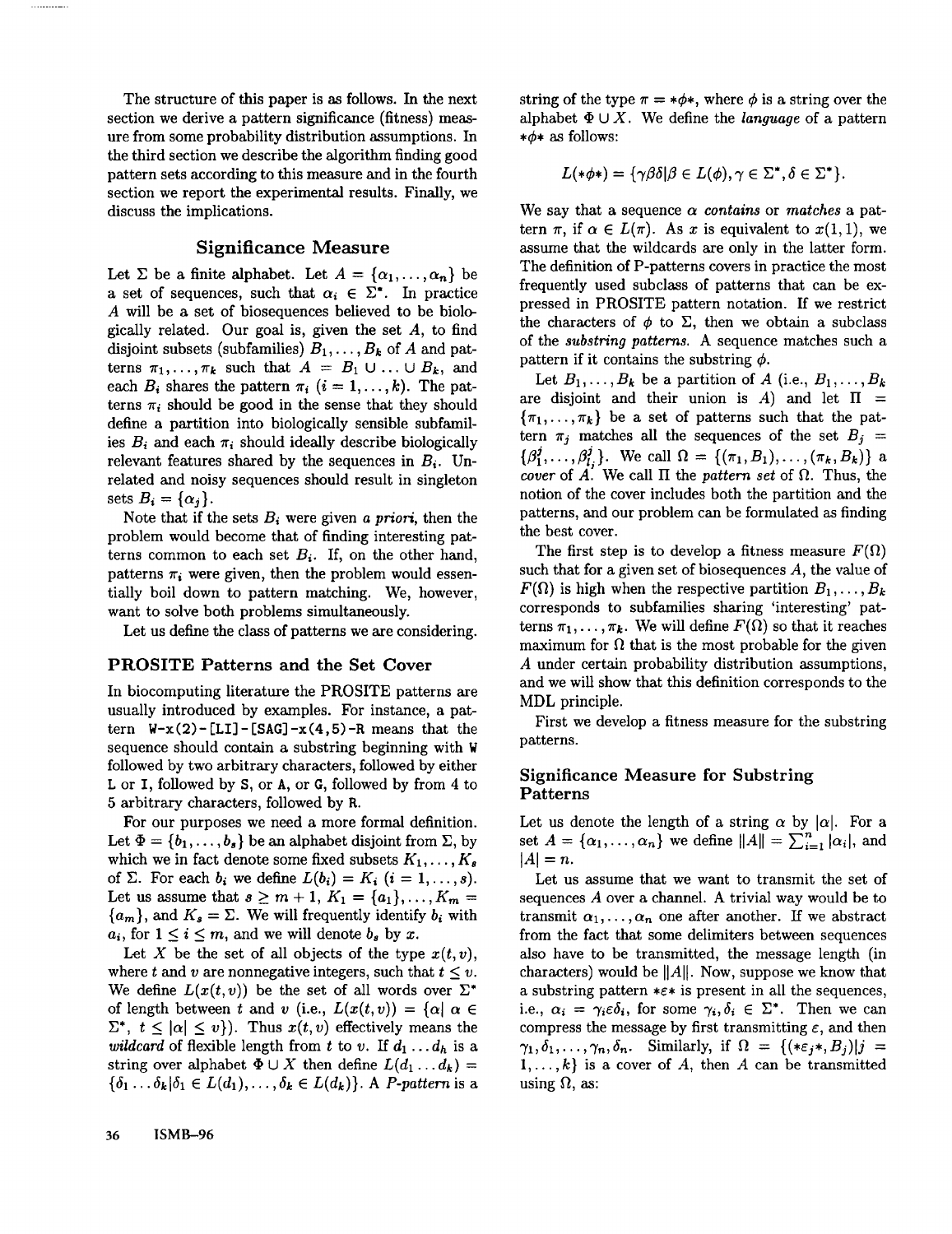for 
$$
j = 1
$$
 to k do  
\nsend  $\varepsilon_j$   
\nfor  $i = 1$  to  $l_j$  do  
\nsend  $\gamma_i^j$ , send  $\delta_i^j$ 

where  $l_j = |B_j|$ . The message length obtained by this coding system is  $M_s(\Omega) = ||A|| - \sum_{i=1}^{k} (l_j - 1)|\epsilon_j|.$  The MDL principle suggests that the best pattern set  $\Pi$  is the pattern set of a cover  $\Omega$  that minimizes the message length  $M_s(\Omega)$ , c.f.(Kilpeläinen, Mannila, & Ukkonen 1995). The second term in the expression of  $M_{\rm a}(\Omega)$  is

$$
C_s(\Omega) = \sum_{j=1}^k (l_j - 1)|\varepsilon_j|
$$

and it can be considered as the *compression* in comparison to  $||A||$ . Minimizing  $M_{\epsilon}(\Omega)$  equals maximizing  $C_{\rm g}(\Omega)$  and thus  $C_{\rm g}$  defines a kind of fitness measure for pattern set II in respect to the trivial message length A. Note that this fitness measure is similar in spirit to the one used in (Wu & Brutlag 1995).

Next let us introduce a slightly different and more efficient coding that takes into account relative frequencies of characters  $a_i \in \Sigma$  and leads to a fitness measure substantiated from the point of view of Bayesian inference. Let us assume some probability distribution  $P(a_i)$  for the characters  $a_i \in \Sigma$ , such that  $\sum_{i=1}^m P(a_i) = 1$ . In practice we take  $P(a_i)$  proportional to the relative frequency  $f_i$  of  $a_i$  in a sequence database (or in  $A$ ).

Let us introduce one more character \$, where  $\mathcal{F} \notin \Sigma$ , and assume the probability  $P_1(\$) = q$ ,  $(0 < q < 1)$ . We normalize probabilities  $P(a_i)$  to  $P_1(a_i) = (1-q)P(a_i)$ , so that  $P_1(a_1) + \cdots + P_n(a_m) + P_n(\$) = 1$ . Let us assume that patterns  $\pi$  are generated in a random Bernoulli process consecutively outputting letters from  $\Sigma \cup \{\$\}$ with probabilities  $P_1$  and \$ signaling the end of the pattern. Let  $\pi = \pi$ 's be such a string, where  $\pi'$  =  $e_1 \ldots e_h \in \Sigma^*$ . We define the *a priori* probability of the pattern  $\pi$  as

$$
P_1(\pi) = P_1(e_1) \cdots P_1(e_h) P_1(\$).
$$

Let  $\Pi = {\pi_1, \ldots, \pi_k}$ . We define the *a priori* probability of the pattern set  $\Pi$  as

$$
P_1(\Pi) = P_1(\pi_1) \cdots P_1(\pi_k) \cdot (1-r)^k r
$$

for some  $0 < r < 1$ . Parameters q and r determine the average length of patterns and how many patterns (in fact, subfamilies) we *a priori* want on average.

Next, let us assume that sequences  $\alpha$  are obtained by prefixing and appending to  $\pi'$  some random substrings generated in a similar Bernoulli process. More

precisely, let  $\$_2$  be one more character disjoint from  $\Sigma$ with a probability  $P_2(\mathbb{S}_2) = p$ . Let us now normalize the probabilities  $P(a_i)$  to  $P_2(a_i) = (1-p)P(a_i)$ . Let some sequences  $\beta$  be generated by outputting characters from  $\Sigma \cup {\S_2}$  with probabilities  $P_2$  and  $S_2$  signaling the end. Let  $\beta = \beta'$ \$<sub>2</sub>, where  $\beta' \in \Sigma^*$ . We assume that biosequences are obtained by prefixing and appending sequences  $\beta'$  to  $\pi'$ . The probability p can be estimated from the average length of biosequences in the respective family (more precisely, we use the fact that  $\frac{1}{p} + \frac{1}{q} + \frac{1}{p}$ equals the average length of sequences  $\alpha_i$ ). Frequently p is very small, and sometimes can be assumed to be 0. For more precise definition of this model see (Brazma, Ukkonen, & Vilo 1995). Note that this model in essence is similar to that of (Neuwald, Liu, & Lawrence 1995). The ratio  $q = P_1(\$)$  to  $p = P_2(\$_2)$  determines the most probable relative length of strings to patterns. By varying this ratio we will slant the fitness of patterns towards longer patterns common to fewer strings or vice versa.

We assume the following coding system. First we send the message ' $\pi_1\$ mathcal{F}\_{\mathcal{I}}\... $\pi_k\$  :', i.e., the patterns separated by \$ and some final delimiter ':'. The characters (including the delimiter) are encoded by bit strings of different length (in some prefix coding) depending on probabilities  $P_1$ . Next, we send substrings that we have to prefix and append to patterns to obtain A, separated by  $\$_2$ , and some additional delimiter signaling the switching to the next pattern. The characters are coded by bit-strings of length dependent on  $P_2$ .

It is shown in (Brazma, Ukkonen,  $&$  Vilo 1995) that for a given  $A$  the most probable pattern set  $\Pi$  is the pattern set of a cover  $\Omega$  minimizing the message length in the described encoding system. This implies the equivalence of Bayesian and MDL approaches for the given model.

Let  $P_x$  be a probability distribution over an alphabet  $\Sigma'$ . For  $\gamma = g_1 \ldots g_h \in \Sigma'^*$  denote

$$
\ell_{P_x}(\gamma) = -\sum_{i=1}^h \log P_x(g_i).
$$

The value of  $\ell_{P_{\infty}}(\gamma)$  can be interpreted as the length of  $\gamma$  in bits in some optimal coding in respect to the probability distribution  $P_x$ . It has been also shown in (Brazma, Ukkonen, & Vilo 1995) that  $\Omega$  minimizing the message length  $M_s(\Omega)$  is the same that maximizes

$$
C'_{s}(\Omega)=\sum_{j=1}^{k} (u'_{j} \cdot l_{j}-w'_{j}),
$$

where  $u'_{i} = \ell_{P_2}(\pi_j) + 2 \log p$  and  $w'_{j} = \ell_{P_1}(\pi_j) + \log(1 - \ell_{P_2})$ *r*). Thus  $C'_{s}(\Omega)$  defines a fitness measure for substring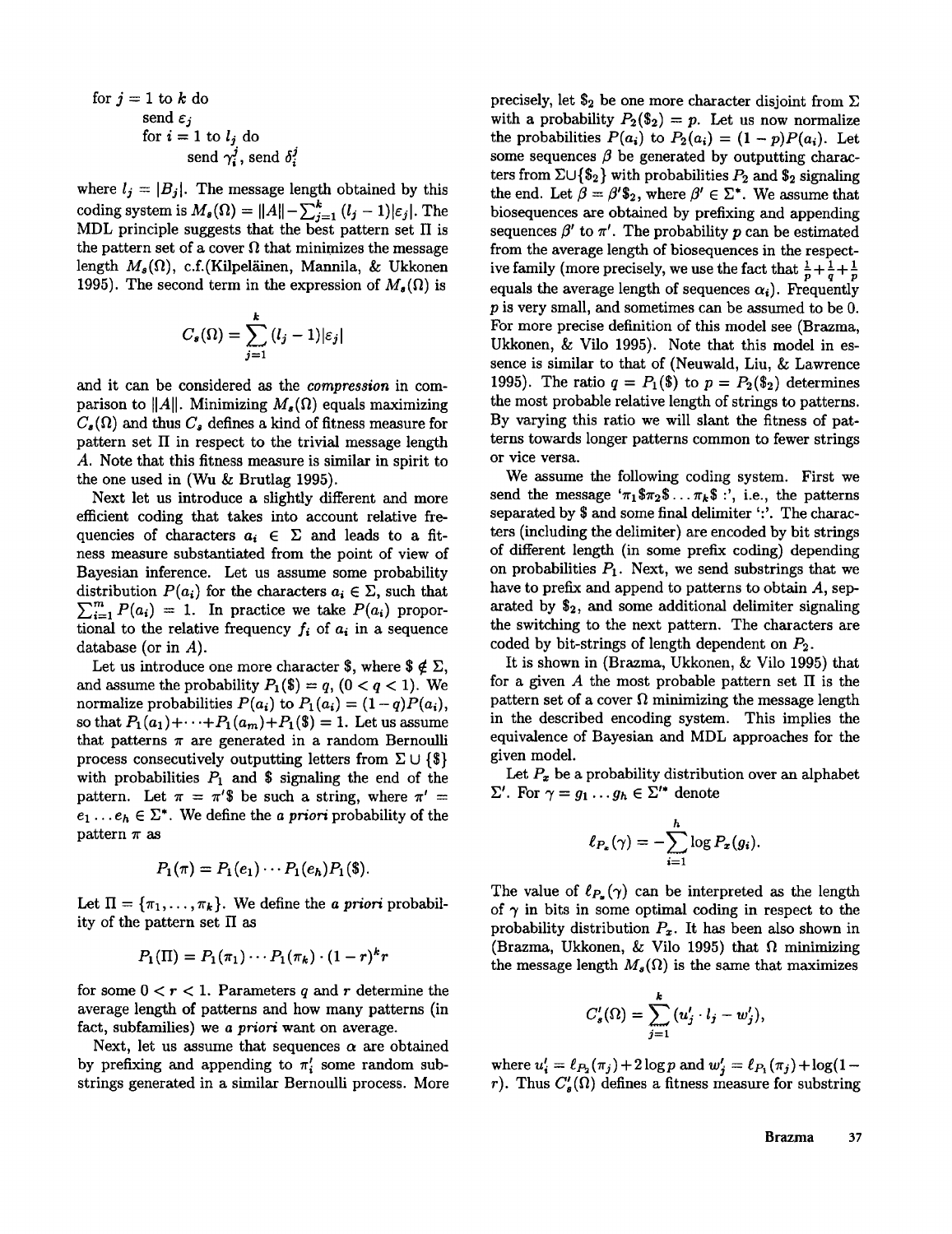patterns that under the described probability assumptions determines the most probable pattern set and the partitioning for the given set of sequences A.

Next we generalize the model for the class of Ppatterns.

## Significance Measure for P-patterns

Let  $\pi = *d_1 \dots d_h *$  be a P-pattern where the string  $d_1 \ldots d_h$  is generated in a similar probabilistic process as the substring patterns, except that the alphabet is now  $\Phi \cup {\{\$\}}$ , and the probability distribution  $P_1$  is over  $\Phi \cup {\{\$\}.$  For each wildcard character x we generate additionally (with equal probabilities) two random integers t and v,  $0 \le t \le v \le g$ , to obtain  $x(t, v)$ . The assumption of an existence of the upper bound constant g is not essential in our model, however, it simplifies the analysis.

The probability distribution  $P_1$  should be regarded as a tool for giving preferences to different characters representing single amino-acids as well as their groups used in the patterns. It may be natural to assign probabilities proportional to the amino-acid frequencies to characters from  $\Sigma$ . Theoretically substantiated probabilities for the group characters can possibly be calculated from substitution matrices. Alternatively we can use some heuristics giving preferences to the groups that we want to use. A simpler heuristics, which we use in the experiments, is to assign the probability 0 to the groups we do not use, and to distribute the probabilities uniformly among all other characters.

The optimal message length for a P-pattern  $\pi$  is

$$
M_1(\pi) = \ell_{P_1}(\pi) + \#X(\pi) \cdot 2\log g,
$$

where  $\#X(\pi)$  is the number of wildcard characters x in the pattern  $\pi$ .

Next assume that the sequences  $\alpha_i$  are generated from patterns in a similar process as in the case of the substring patterns, but additionally the pattern characters  $b_j$  with  $j > m$  are replaced by  $a_i \in K_j$  (where  $K_j = L(b_i)$  and gaps  $x(t, v)$  are filled. The probability  $P(a_i|b_j)$  of a substitution of  $a_i$  for  $b_j$  is proportional to  $P(a_i)$  and can be regarded as the conditional probability of  $a_i$  on condition  $b_i$ . More precisely, let  $P(K_j) = \sum_{a_i \in K_j} P(a_i)$ , then  $P(a_i|b_j) = \frac{P(a_i)}{P(K_j)}$  if  $a_i \in K_j$ , and 0 otherwise. The gaps  $x(t, v)$  are filled in by randomly choosing an integer  $y$  between  $t$  and v, and generating a string of length  $y$  by outputting  $y$ characters according to the probability distribution P.

Let  $\ddot{\Phi}(\pi) = \langle i_1, \ldots, i_k \rangle$  be positions in  $\pi$  that are from  $\Phi$  (i.e., any character except the type  $x(t, v)$ ). Let us denote by  $\pi(h)$  the character  $b_j \in \Phi$  in the position h of  $\pi$ . Let us assume that sequences from  $B = {\alpha_1, \ldots, \alpha_l}$  contain a pattern  $\pi$ . It can be shown

(see Appendix A) that in this case minimizing the message length (or maximizing the probability) equals maximizing

$$
F'(\pi, l) = l \cdot (I(\pi) + 2 \log p + f(\pi)) - M_1(\pi),
$$

where

$$
I(\pi) = I_1(\pi) + I_2(\pi),
$$
  
\n
$$
I_1(\pi) = \sum_{j \in \Phi(\pi)} I'(\pi(j)),
$$
  
\n
$$
I'(b_h) = -\sum_{i=1}^m P_2(a_i) \log P_2(a_i) +
$$
  
\n
$$
+ \sum_{a_i \in K_h} P_2(a_i | b_h) \log P_2(a_i | b_h),
$$
  
\n
$$
I_2(\pi) = - \sum_{x(t_i, v_i)} \log(v_i - t_i + 1)
$$

(the sum is over all characters from X in  $\pi$ ), and  $f(\pi) =$  $\frac{1}{3}g|\pi|P_1(x) \log(1-P_2(\$_2)).$  *I'(b<sub>h</sub>)* can be interpreted as the decrease in uncertainty provided by the knowledge that the character in the given position has been chosen from a limited variety  $K_h$ . The term  $2 \log p$  comes from the delimiters  $\$_2$ . The term  $f(\pi)$  is very small and can be ignored in practice.

 $I_1(\pi)$  is exactly the same as the first term in the pattern significance measure  $I$  of (Jonassen, Collins,  $\&$ Higgins 1995). The second term in (Jonassen, Collins, & Higgins 1995), which is a heuristic correction for flexibilities, is in our case replaced by a theoretically more substantiated correction  $I_2$ , suggesting logarithmic dependence on the gap length, rather than linear.

For a cover  $\Omega = \{(\pi_1, B_1), \ldots, (\pi_k, B_k)\}\$  of A, total fitness  $F(\Omega) = \sum_{i=1}^k F'(\pi_i, l_i) - k \log(1 - \frac{1}{n})$ where  $l_i = |B_i|$ , and can be expressed as

$$
F(\Omega)=\sum_{j=1}^k (u_j\cdot l_j-w_j),
$$

where  $u_j = I(\pi_j) + 2\log p + f(\pi_j)$ , and  $w_j = \ell_{P_1}(\pi_j) + 1$  $\#X(\pi_i) \cdot 2\log g - \log(1-r)$ . The dominant term is  $u_i$ and it corresponds to the compression gained by using pattern  $\pi_j$ . The term  $w_j$  corresponds to the length needed to describe pattern  $\pi_j$  plus delimiters separating groups  $B_i$ .

The pattern set  $\Pi$  of  $\Omega$  maximizing  $F(\Omega)$  can be proved to minimize the message length  $M(\Omega)$  if encoded as described above, and to be the most probable for the set A under the described probability model. In this way  $F(\Omega)$  defines a theoretically substantiated fit*ness measure* for a pattern set II and the corresponding partition  $B_1, \ldots, B_k$  in respect to the given sequences.

Assuming that  $P_1$  is uniform and ignoring  $f(\pi)$ , we obtain that  $F'(\pi, l)$  can be approximated by  $F''(\pi, l) =$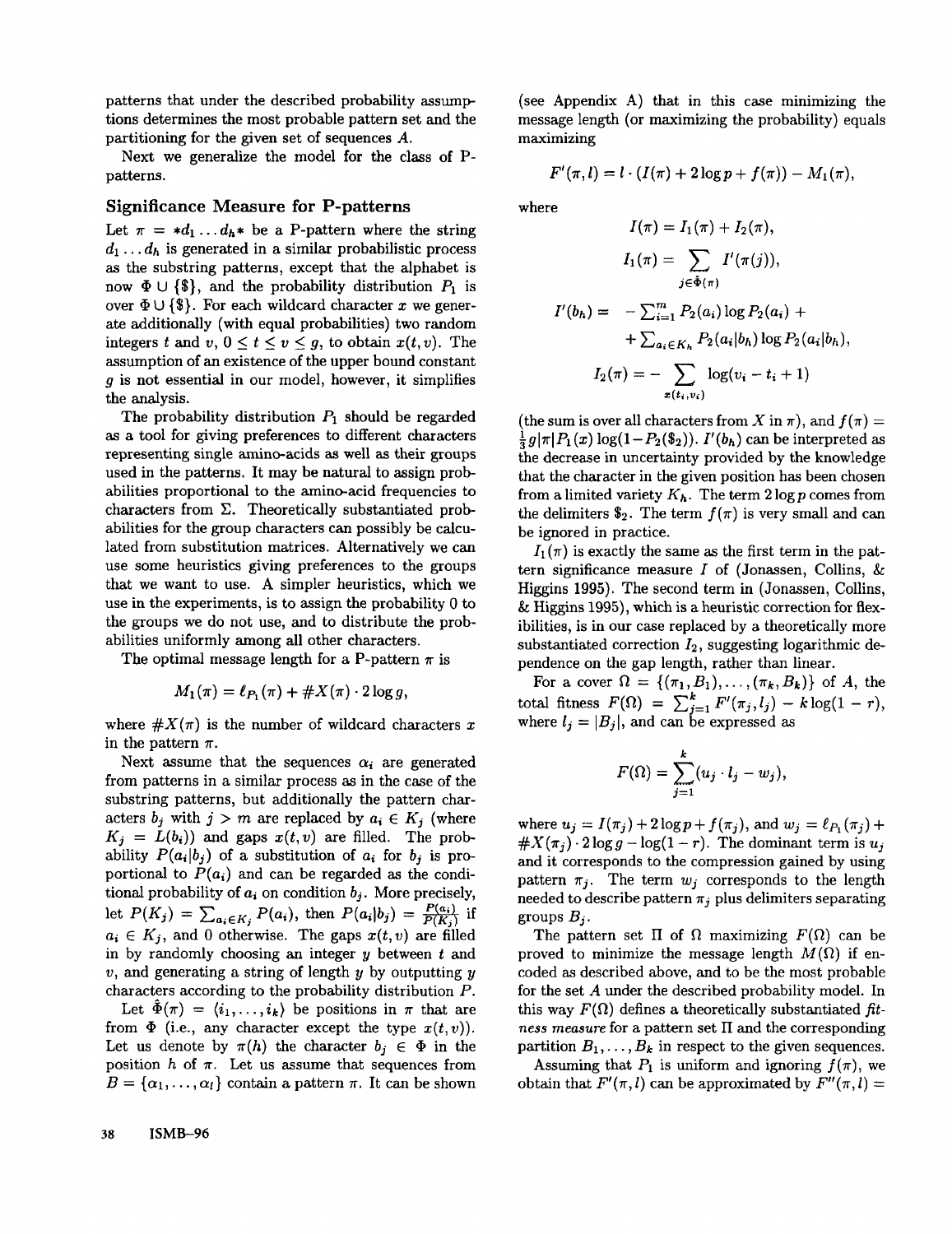$l \cdot (I(\pi) - c_0) - (c_1|\pi| + c_2 \# X(\pi) + c_3)$  for  $c_0 = -2 \log p$ ,  $c_1 = \log |\Phi|, c_2 = 2 \log g$ , and  $c_3 = -\log(1-r)-\log(1-r)$ q) (where  $p = P_2(\mathscr{L}_2), q = P_1(\mathscr{L}), r$  is from the definition of pattern set  $\Pi$ ,  $|\Phi|$  is the size of the pattern alphabet  $\Phi$ , and g is the maximal size of wildcards in patterns). As  $c_3$  depends only on q and r, which do not have good theoretical estimates, in practice it should be adjusted experimentally.

## **MDL Approximation Algorithm**

In this section we give a greedy heuristic algorithm that finds the set of patterns defining a partitioning of A. The computation of the absolute best partitioning is NP-hard (hence not believed possible in reasonable time) even when the set of patterns is given, see (Brazma, Ukkonen, & Vilo 1995). Still, we can show that our polynomial-time implementation gives a solution that is guaranteed to be close to the optimal.

By *Mops* we denote the minimal value of the message length  $M(\Omega)$  for the fixed pattern class, say substring or PROSITE patterns. Each set  $B_i$  in a cover  $\Omega$  will be a subset of the set  $D_i$  of sequences in A that match the pattern  $\pi_i$ . It is proved in (Brazma, Ukkonen, & Vilo 1995) that the following algorithm Greedy, given a set of strings A, finds a cover  $\Omega$ , such that  $M(\Omega)$  <  $M_{opt} \times \log |A| + O(1)$ .

Let  $u(\pi_i) = u_i$ , and  $w(\pi_i) = w_i$  be functions defined in the previous section. Then the algorithm can be described as follows.

Greedy $(A)$  return cover of  $A$  $U \leftarrow A; \Omega \leftarrow \emptyset$ while  $U \neq \emptyset$  do find a pair  $(\pi, D)$  maximizing  $\frac{u(\pi)\cdot |D| - w(\pi)}{|D|}$ , where  $D \subseteq U$  and  $\pi$  matches all sequences of  $D$  $\Omega \leftarrow \Omega \cup \{(\pi, D)\}\$  $U \leftarrow U - D$ end return  $\Omega$ 

The algorithm is a variation of the greedy algorithm for the weighted set cover problem (Chvátal 1979). It follows from the previous section that the gain (i.e., the compression achieved) by selecting pattern  $\pi_i$  is  $u(\pi_i) \cdot |D_i| - w(\pi_i)$ , where  $D_i \subseteq A$  consists of the strings in A that are covered by  $\pi_i$  but not by any pattern that has already been selected in the previous steps. Pattern  $\pi_i$  that gives the maximal relative compression (compression per one string) is selected ("greedily') next. Although the algorithm above is formulated differently than that in (Brazma, Ukkonen, & Vilo 1995), they can be shown to be equivalent. The running time of the new version may be different because we do not generate all patterns from the set A, but instead find only the best pattern for decreasing subsets U of A.

In (Brazma, Ukkonen, & Vilo 1995) we show that for substring patterns, the cover  $\Omega$  can be computed in time  $O(|A| \cdot ||A||)$ . For P-patterns, the running time of algorithm Greedy is at most  $|A|$  times the time of finding the best pattern  $\pi$  for the set  $U \subseteq A$ . In practice, to find the P-patterns  $\pi$  we modified an existing algorithm Pratt (Jonassen 1996) so that it maximizes the function  $u(\pi) - w(\pi)/|D|$ .

Pratt is a tool for pattern discovery in a set of prorein sequences (Jonassen, Collins, & Higgins 1995; Jonassen 1996). It is able to discover P-patterns defined in Section 2.2, and allows the user to give a set of parameters defining restrictions on the patterns to be searched for. For example, the user gives a list of the possible amino-acid groups (i.e., the alphabet  $\Phi$  in our terminology), the maximum pattern length, the maximum length of a wildcard region, and the maximum amount of flexibility to be allowed (i.e., maximum value for v and  $v - t$  for wildcard regions  $x(t, v)$ ).

Pratt aims at finding the highest scoring patterns present in at least  $l$  of a given set of n sequences according to a fitness measure similar to  $I$  in the previous section. Motivated by the results in Section 2, the fitness measure in Pratt was modified to use logarithmic gap penalty, i.e., for every wildcard region  $x(t, v)$  in a pattern  $\pi$  we subtract  $\log_2(v - t + 1)$  from  $I_1(\pi)$ .

Pratt optimizes the function  $I$  for pre-given  $l$  while in our MDL-algorithm we want to maximize the function  $E(\pi, l) = \frac{F''(\pi, l)}{l}$ . Note that to optimize I for some small value of  $l$  (that should give best  $I$ ) is not sufficient, because there may be a different  $l$  that gives worse  $I$ -measure but better  $E$ -measure. The problem can be overcome if we compute the best pattern according to  $I$ -measure for all possible values  $I$ . Then for some  $l$  we will get the pattern that maximizes  $E$ among all possible values  $l$ . As very small  $l$  values are computationally difficult for Pratt, we use some lower bound  $l_{min}$ .

F-Pratt (A) return  $(\pi, E(\pi, l))$ *bestpattern* =  $\epsilon$ *; bestcost* = 0 for  $l = |A|$  downto  $l_{min}$  do  $\pi$  = pattern produced by Pratt $(A, l)$ if  $E(\pi,l) >$  bestcost then  $bestcost = E(\pi, l);$ *bestpattern* =  $\pi$ ; end return *bestpattern, bestcost*

This algorithm actually implements the greedy choice of algorithm Greedy: "find a pair  $(\pi, D)$  maximizing  $\frac{u(\pi)\cdot|D|-w(\pi)}{|D|}$ , where  $D \subseteq U$ ." MDL-Pratt is the program implementing the algorithm Greedy using F-Pratt.

We used a heuristic version of Pratt which is de-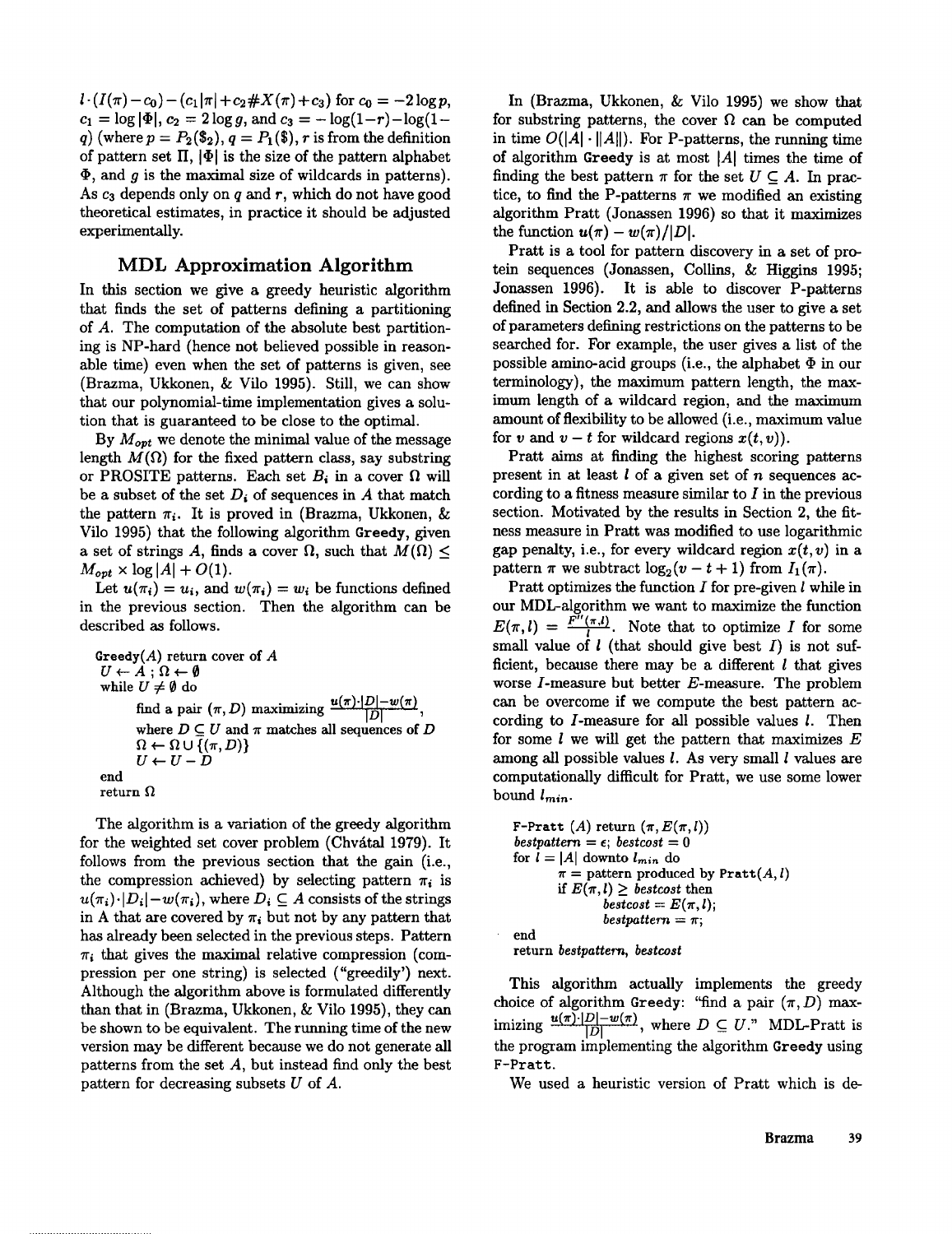scribed in (Jonassen 1996), therefore formally we are not guaranteed to find the highest-scoring patterns. We want to use quite a general class of patterns, and the non-heuristic version of Pratt would be too timeconsuming to be practical. As  $I$  and  $E$  measures get closer to each other for larger  $l$ , another speed-up is to evaluate Pratt not for every possible l, but instead to use some logarithmic scale to skip most of them, especially for larger I. Experimental results indicate that it is possible to skip many of the values  $l$  and still obtain almost the same result as when evaluating all *l*-values.

In comparison with the other existing pattern set discovery algorithms (Neuwald, Liu, & Lawrence 1995; T. Shoudai *et aL* 1995; Wu & Brutlag 1995), MDL-Pratt is able to generate more complicated candidate patterns covering different subsets of the given sequences and uses more powerful fitness measure for their evaluation. This allows MDL-Pratt to use a very simple method, namely the greedy heuristics, for splitting the original set into subfamilies. In (Neuwald, Liu, & Lawrence 1995; T. Shoudai *et al.* 1995) a nontrivial probabilistic algorithm is used for generating candidate patterns and subfamilies. The pattern fitness there is evaluated by using maximum likelihood (ML) principle which, in fact, is a special case of MDL principle (Li & Vitanyi 1993). Basically it means taking the "most informative pattern" common to at least given number of sequences. In our terminology it would essentially mean taking  $w_j = 0$  and requiring that the pattern matches at least a given number of sequences. Experiments have shown that combined with this simplified fitness measure the greedy heuristics is not sufficient. The fitness measure in (Wu & Brutlag 1995) can also be regarded as a special case of our MDL measure, and essentially be obtained from our measure by taking  $w_i = u_i$ . The pattern candidates in (Wu & Brutlag 1995) are generated by simpler algorithm than MDL-Pratt, based on the assumption that the patterns are prealigned. On the other hand (Wu & Brutlag 1995) uses a more complicated algorithm, *beamsearch,* for splitting the sequence set into subfamilies.

#### Experiments

Here we present two experimental results obtained by MDL-Pratt algorithm described in the previous sections for some real biosequence data. In the first experiment the input for the algorithm was an artificial "superfamily" of biosequences created by mixing together sequences from different protein families. The algorithm correctly splitted them back into the original groups. In the second experiment the algorithm was able to discover subfamilies in a family of chromo domains that are very similar to subfam-







Figure 1: Estimate of the phylogenetic tree for the chromo domain segments included in the analysis. The tree was produced using Clustal W (Thompson, Higgins, & Gibson 1994) which uses the neighborhood joining method (N for estimating phylogenetic trees (Saitou & Nei 1987), and was taken from the 'official' World-Wide-Web pages for (Aasland & Stewart 1995). The dashed ellipses show the two most important subsets identified by MDL-Pratt.

ilies reported by domain experts (Aasland & Stewart 1995). For complete test data and more details see (http ://www. ii. uib. no/~ inge/papers/mdl/).

In the first experiment we retrieved the sequences in four PROSITE (release 13.0, January 1996) families using SRS (Etzold & Argos 1993). The families are TP1 (AC PS00541) containing 6, TP2\_I (AC  $PS00970$ ) containing 5, SAR<sub>-1</sub> (AC PS01020) containing 4, and SPASE\_II (AC PS 00855) containing 5 sequences. These 20 sequences were input to the MDL-Pratt system with parameters  $c_0 = 10$ ,  $c_1 = 10$ ,  $c_2 = 3$ , and  $c_3 = 10$ . It recovered all four families, and one pattern conserved in each of them.

As a more complex experiment we used a set of 31 sequence segments, all believed to contain chromo domains which are involved in chromatin regulation. The 31 segments included two sets identified by Aasland and Stewart: 8 classical chromo domains linked to chromo shadow domains (set 1), and 8 chromo shadow domain segments (set 2) (Aasland & Stewart 1995). Figure 1 shows an estimated phylogenetic tree for the 31 segments, where the subfamilies are shown. The tree was produced using Clustal W (Thompson, Higgins, & Gibson 1994) which uses the neighborhood joining (NJ) method for estimating phylogenetic trees (Saitou & Nei 1987).

The cover produced by MDL-Pratt with  $c_0 = 10$ ,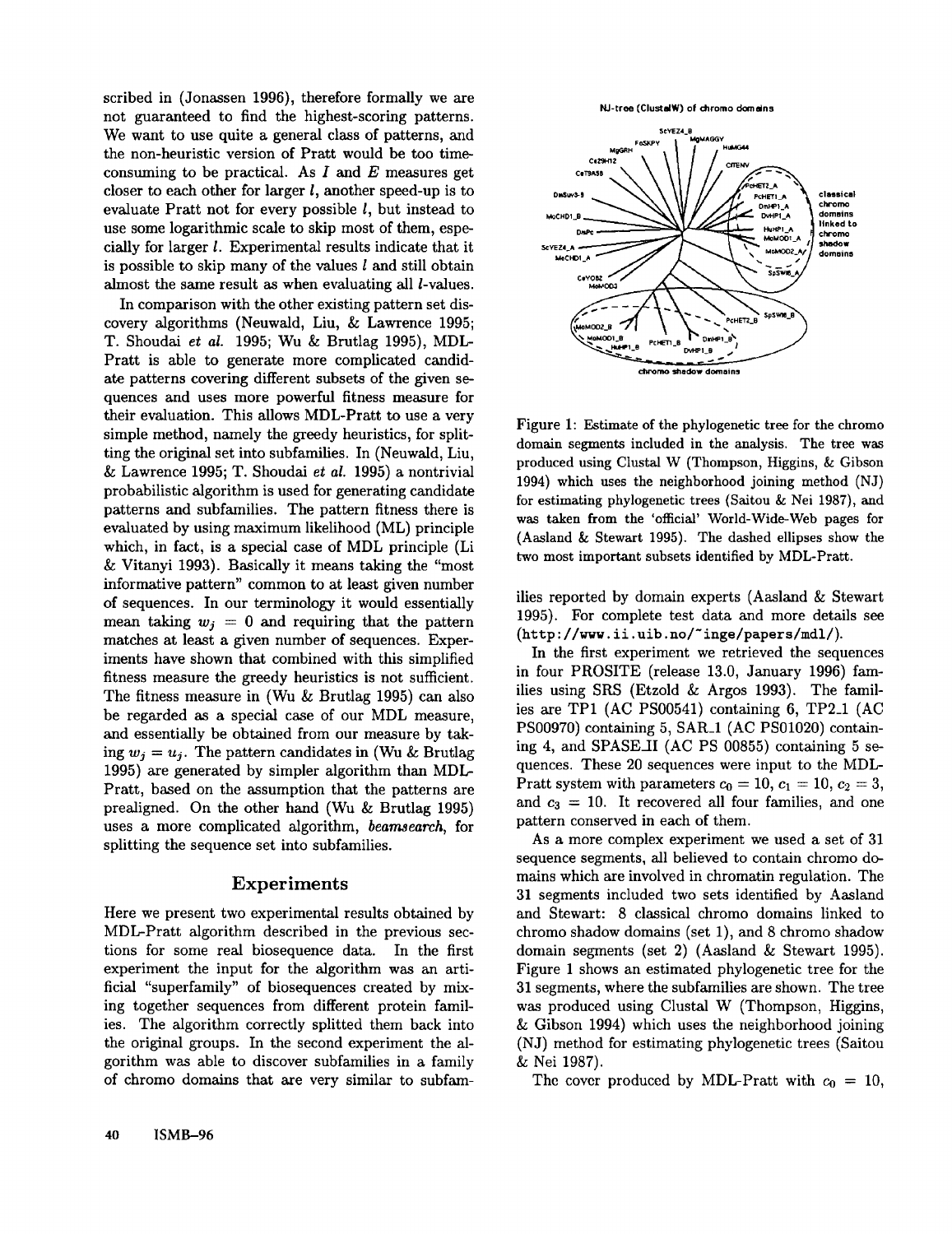- **DmHPI\_A DvHPI\_A HuHPI\_A NoMODI\_A HoMOD2\_A PcHETI\_A PcHET2\_A**  $1.$ E-x(0,1)-E-E-[FY]-x-V-E-K-[IV]-[IL]-D-[KR]-R-x(3,4)-G-x-V-x-Y-x-L-K-**W-K-O- [FY] -x- lED] -x- [HED] -N-T-W-E-P-x (2) -N-x- [ED] -C-x- [ED] -L- [IL].**
- 2, **DNHPI\_B DvHPI\_B HuHPI\_B MoMODI\_B MoMOD2\_B PcHETI\_B L-x (2,3) -E- [Kit] -I- [IL] -G-A- ITS] -D- [TSN] -x-C- [EDR] -L-x-F-L-x (2)- [FW] [KE] -x (2) -D-x-A- [ED] -x-V-x- [AS] -x (2)-A-x (2) -K-x-P-x (2)- [IV] -I-x-F-Y-E**
- **3. DNPc MoMOD3 HUNG44 CfTENV FoSKPY MoCHDI\_A MoCHDI\_B ScYEZ4\_B Y-x (0,2) -L- [IV] -K-W-x (6) - [HE] -x- [TS] -W-E-x (4)-**

Figure 2: The cover obtained when running MDL-Pratt on the 31 chromo domain sequence segments. The remaining 10 sequences were represented by singleton sets in the cover, i.e., no pattern was found between them decreasing the description length for this set of parameters.

 $c_1 = 10, c_2 = 3, c_3 = 10$ , is shown in figure 2. The two first sets in this cover correspond to sets 1 and 2. The first set in the cover produced by MDL-Pratt is set 1 defined by Aasland and Stewart, except that the SPSWI6\_A segment is not included, and the second set in the cover is set 2 defined by Aasland and Stewart except that PcHET2\_B and SpSWI6\_B are not included. The reason that the sets identified by MDL-pratt do not include these segments, is probably that the remaining segments share a pattern that is significantly stronger than all patterns (in the class of patterns explored by Pratt) shared by the complete set 1, respectively set 2. This means that for the specific set of sequences our algorithm has been able to automatically discover the subfamilies of chromo domains corresponding to Aasland and Stewart's classification

The algorithm also found a third "subfamily" sharing a common pattern, but this pattern is much weaker. Note also, that the values of  $c_0$ ,  $c_1$ ,  $c_2$  and  $c_3$  are very close to the theoretical estimates for the particular sequences and patterns.

In this specific test case, we analyzed segments (and not complete sequences) in order to make comparison with the results in (Aasland & Stewart 1995) easier, and to save computation time. Analyzing sequence segments is relevant for example if one wants to analyze a set of segments found to have local similarities to a query sequence, using a database homology search program, such as BLAST (Altschul *et al.* 1990). Most of the computing time used by MDL-Pratt was spent to produce the set of hypotheses for the greedy set cover algorithm to chose from. The analysis of the 31 sequence segments in the chromo domain test case, took around 10 minutes on a DEC alpha workstation.

These results indicate that MDL-Pratt can be used to discover family- and subfamily-relationships in a set of sequences. It depends on the existence of relatively strong patterns (in the class considered by Pratt) being conserved in the families/subfamilies to be identified.

### Discussion

We have introduced a theoretically founded significance (fitness) measure based on MDL principle for a class of PROSITE patterns allowing ambiguous pattern positions and variable length wildcards. We modified the pattern discovery algorithm Pratt accordingly. As far as we know, this is the first explicit application of MDL principle for pattern discovery in biosequences.

The significance measure has been derived from simple assumptions regarding the probability distribution of biosequences. It contains a number of free variables having a direct interpretation in the probability model. The values of most of the variables can be estimated from the frequencies of amino-acids in databases and the average length of sequences. Others can be used as parameters by changing which estimation of multi-level family relationships for the given sequences can be obtained and the main structure of a phylogenetic tree hypothesized. One could first slant the optimum towards weak patterns and big sets in order to to identify high-level families (i.e., main subtrees). Then each of these could be analyzed for sub-families using parameters slanting the optimum towards stronger patterns.

It may seem that there is an excess of the free variables. This is mainly caused by the fact that there is no good theoretical estimates of *a priori* probabilities for the groups of amino-acids. This problem has been recognized in the literature, e.g., (Sagot, Viari, Soldano 1995; Wu & Brutlag 1995), and some heuristics has usually been applied to selecting the possible groups. Our approach gives a possibility to introduce more flexibility in selecting these groups as, by varying their *a priori* probabilities, we can slant the optimum towards preferring different groups without completely excluding any of them.

Although our approach has mainly a theoretical origin, the algorithm produced very sensible practical results. Applied to a family of chromo domains, it predicted subfamilies very similar to those defined by do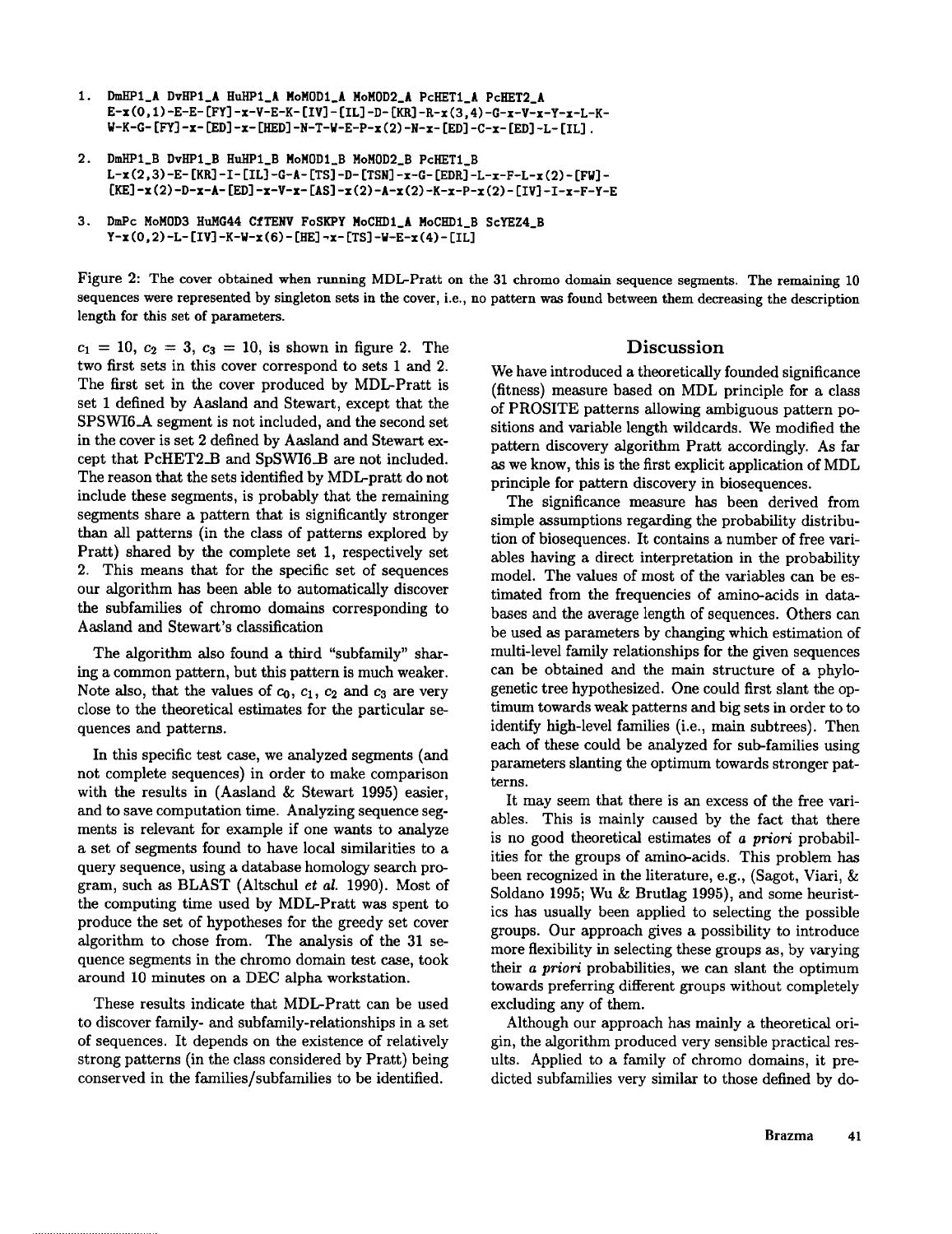main experts. Moreover, it revealed that the chosen sequences share a very strong common pattern, while the remaining ones do not contain this pattern.

MDL-Pratt and other pattern-based methods may be important for finding family- and subfamilyrelationships in cases where high-quality global multiple alignments are difficult to obtain. Further work can include more elaborate experiments with MDL-Pratt being applied to more sequence sets. The theoretical part of this work may be extended to include MDL based evaluations of covers where patterns may match overlapping sets of sequences or may have multiple hits in sequences, and for other pattern classes. An interesting task from the algorithmic point of view is to develop an algorithm that optimizes the MDLsignificance measure directly. Approaches like genetic algorithms may be useful here.

## Acknowledgments

The authors wish to thank Rein Aasland for help on the test cases, and for allowing us to use the figure showing the NJ-tree for the chromo-domains (Aasland & Stewart 1995). Alvis Brazma was supported by the Finnish Centre for International Mobility and the reported research was done while the authour was working at the Department of Computer Science of the University of Helsinki. Inge Jonassen was supported by the Norwegian Research Council.

## APPENDIX A: Derivation of the Fitness Measure

Let us calculate the optimal message length  $M_2$  for sequences  $B = {\alpha_1, ..., \alpha_l}$  containing a P-pattern  $\pi$ . To send the set  $B = {\alpha_1, ..., \alpha_l}$  we send the prefixes and the suffixes of each string  $\alpha_i$  exactly like in the case of substring patterns, but additionally we send the information regarding the positions in  $\pi$  that are not characters from  $\Sigma$ . We will deal separately with characters form  $\Phi$  and from X. If  $\Omega_1 = \{(\pi, B)\}\,$ , then the message length for  $B$  can be expressed as

$$
M_2(\Omega_1) = \ell_{P_2}(\text{Prefix}(B)) + \ell_{P_2}(\text{Suffix}(B)) +
$$
  
+
$$
M_2^1(\Omega_1) + M_2^2(\Omega_1),
$$

where the first and the second terms mean the message length corresponding to the sets of prefixes and suffixes,  $M_2^1(\Omega_1)$  is the additional information for characters  $b_i$ ,  $i > m$ , and  $M_2^2(\Omega_1)$  for the characters  $x(t, v)$ .

Let us begin with  $M_2^1(\Omega_1)$ . We fix a particular ordering of elements  $(a_{h_1},...,a_{h_d})$  for each given set  $K_h = \{a_{h_1}, \ldots, a_{h_d}\}.$  For each position in  $\pi$  containing a character  $b_i \in \Phi$  we have to send the information specifying the particular character  $a_h$ , in this position in the string. To specify this information takes

$$
M_2^1(\Omega_1) = -\sum_{j=1}^s \sum_{i=1}^m N_{i,j}(B) \log P(a_i|b_j)
$$

bits, where  $N_{i,j}(B)$  is the number of substitutions of  $a_i$  for  $b_j$  that have been applied to obtain strings of  $B$ from the pattern  $\pi$ . Let  $\hat{\Phi}(\pi) = \langle i_1,\ldots, i_k \rangle$  be positions in  $\pi$  that are from  $\Phi$ , and  $\pi(h)$  be the character  $b_i \in \Phi$ in the position h of  $\pi$ . Then for large ||B|| the last expression tends to

$$
-l \cdot \sum_{j=1}^s \sum_{i=1}^m N_j(\pi) P(a_i|b_j) \log P(a_i|b_j) =
$$
  

$$
-l \cdot \sum_{h \in \hat{\Phi}(\pi)} \sum_{i=1}^m P(a_i|\pi(h)) \log P(a_i|\pi(h)),
$$

where  $N_j(\pi)$  is the number of letters  $b_j$  in the pattern  $\pi$ , and  $l = |B|$ .

For the characters of  $x(t, v)$ , we have to send y  $(t \leq y \leq v)$  characters from the basic alphabet  $\Sigma$ , and additionally  $\log_2 (v - t + 1)$  bits specifying the particular  $y$  (note, that in this way we do not have to send a delimiter). Thus

$$
M_2^2(\Omega_1) = \ell_P(\text{Gaps}(B)) + \sum_{x(t_i, v_i)} \log(v_i - t_i + 1),
$$

where  $Gaps(B)$  is the set of sequences substituted for wild-cards in  $\pi$  to obtain B. The second term represents the information about the length of each substitution sent together with the substitution itself. Thus, the message length corresponding to the most probable pattern  $\pi$  is  $M((\pi, B)) = M_1(\pi) + M_2((\pi, B)) - \log r$ . (The term  $-\log r$  comes from the delimiter separating  $M_1$  and  $M_2$ .)

The minimization of  $M(\Omega_1)$  is equivalent to maximization of the compression  $C(\Omega_1)$  in respect to  $\ell_{P_2}(B)$ , where  $C(\Omega_1) = \ell_{P_2}(B) - (\ell_{P_2}(\text{Prefix}(B)) +$  $\ell_{P_2}(\text{Suffix}(B)) + M_1^1(\Omega_1) + M_2^1(\Omega_1)).$  For large l this tends to  $F'(\pi, l)$  as defined in the second section of this paper. For more details see (Brazma, Ukkonen, & Vilo 1995).

### References

Aasland, R., and Stewart, F.A. 1995. The chromo shadow domain, a second chromo domain in heterchronmtin-binding protein 1, HP1. *Nucleic Acids Research* 23:3168-3173.

Altschul, S. F.; Gish, W.; Miller, W.; Myers, E. W.; and Lipman, D. J. 1990. Basic local alignment search tool. *Journal of Molecular Biology* 215:403-410.

Bailey, T., and Elkan, C. 1995. Unsupervised learning of multiple motifs in biopolymers using expectation maximization. *Machine Learning* 21:51-80.